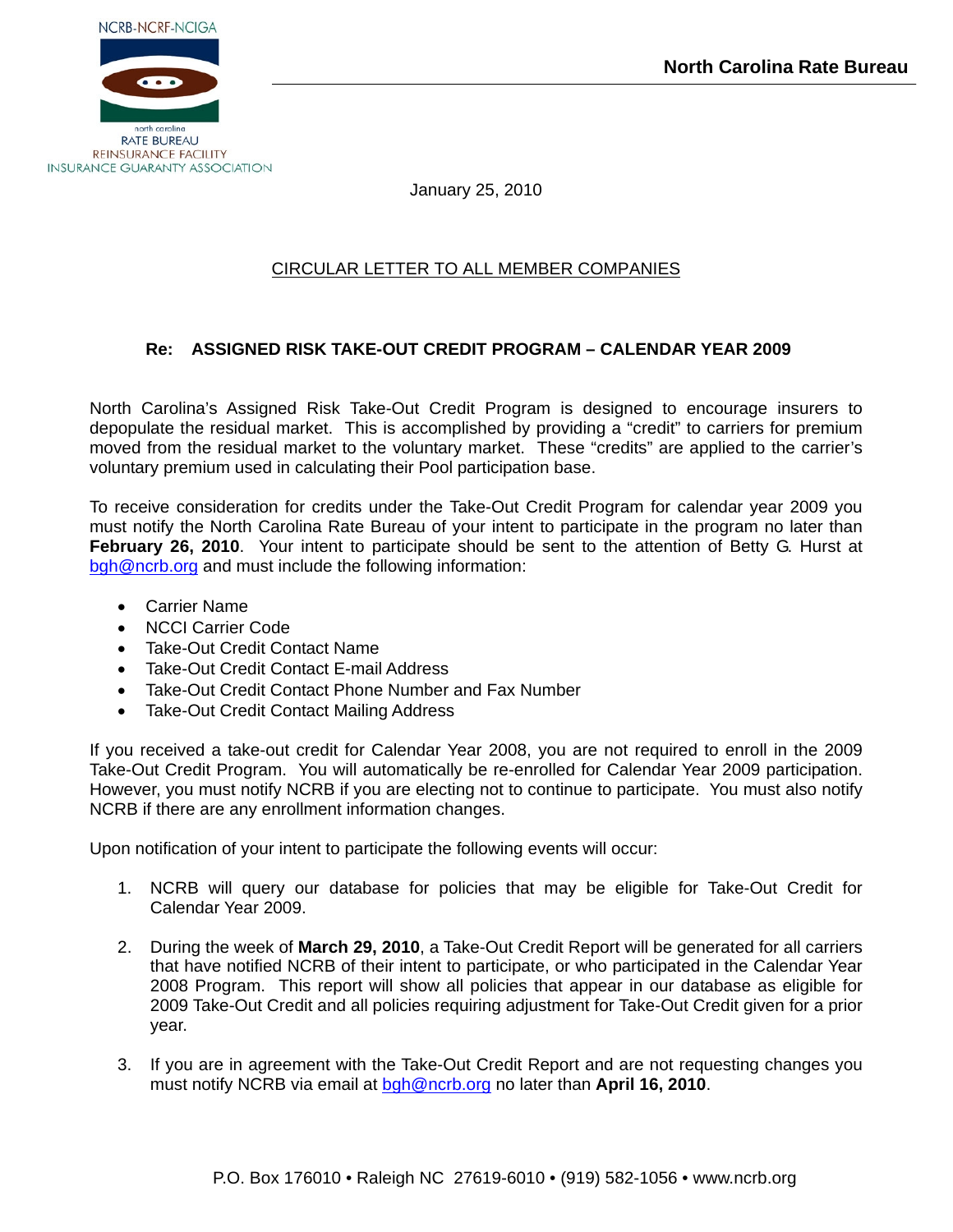- 4. If you believe corrections or additions are needed, you must e-mail these changes to NCRB at [bgh@ncrb.org](mailto:bgh@ncrb.org) no later than **April 16, 2010**. All corrections or additions are to be reported using Excel worksheet format showing the following information:
	- Policy number
	- Policy effective date
	- Insured's FEIN
	- Insured's name
	- Corrected or additional premium amount, as appropriate
- 5. NCRB will review all report revisions and contact you if we have any questions.
- 6. On **May 7, 2010,** NCRB will begin e-mailing final reports to all participating carriers showing the total of all credits that will be reported to NCCI for application to their Pool participation base for Calendar Year 2009.

For your convenience, a copy of the North Carolina Take-Out Credit Program rules is attached. If you have questions concerning the North Carolina Assigned Risk Take-Out Credit Program, please contact Betty G. Hurst at [bgh@ncrb.org](mailto:bgh@ncrb.org).

Sincerely,

Sue Taylor

Director of Insurance Operations

ST:dg

C-10-2